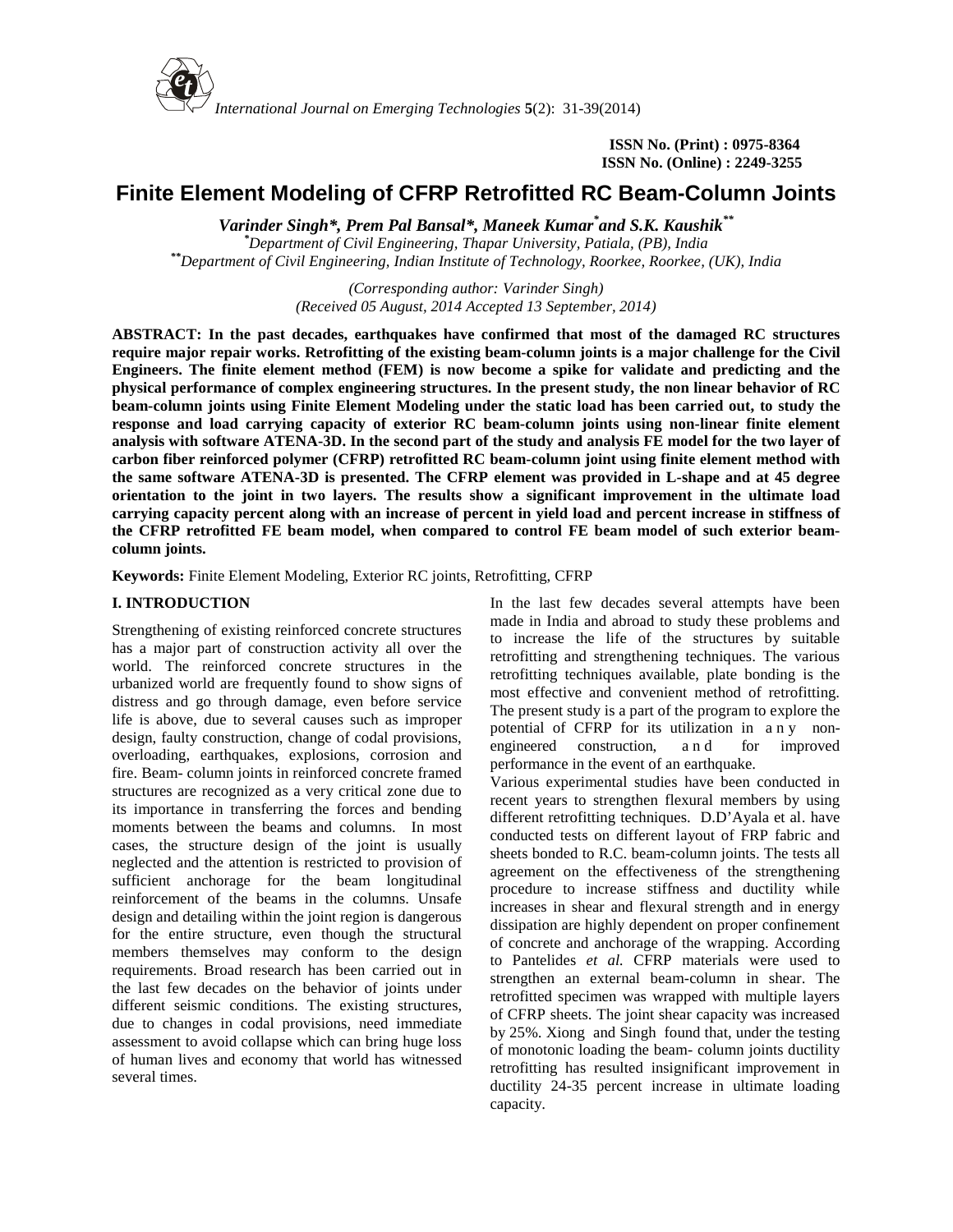The development retrofitting hence demonstrated 154 - 172 percent increase in ultimate loading capacity*.* According to Nassif and Najm the addition of a thin layer of ferrocement to a concrete beam also enhances its ductility and cracking strength. The composite beams reinforced with square mesh exhibit better overall performance as compared to composite beams reinforced with hexagonal mesh. An increase in the number of layers leads to improvement in the cracking stiffness of the composite beams for both the cases. According to Anugeetha B. and Sheela S. the ultimate load carrying capacity of beams retrofitted with ferrocement having one, two and three layers of wire mesh increased by 6.25%, 50%, and 81.25 % and that of GFRP retrofitted beams with one, two and three layers increased by 50%, 68.75%, and 81.25 %, columns. 2-10 used as tension reinforcement and 2respectively. The beams retrofitted with one layer of GFRP in the flexural zone showed a higher strength-to cost ratio. Hegger et al. conducted a nonlinear FE modeling to find the performance of beam-column joints using ATENA. It was observed that, was a good concord between the theoretical and experimental load deflection curves for beam-column joints. Also, the FEM was able of individual between the failures types of the joints. Kachlakev et al. Finite Element technique is a dominant device with the opening of digital computers, which allow versatile analyses of reinforced

concrete structures to be carried out in a regular mode. Though it is useful for obtaining the load deflection curves and its cracks with unlike loading situation.

#### **II. EXPERIMENTAL PROGRAM**

In the experimental program, five RC beam-column joints were cast using M-20 grade of concrete and Fe- 415 steel grade as shown in Fig.1, using 1:1.43:2.97 with W/C 0.48. Testing arrangement of these joints is shown in Fig. 2. The cross-section of column was 225  $mm x 125 mm with length of 1000 mm. The cantilever$ cross- section was 125 mm x 225 mm with a length of 500mm were used in the joints. 4-10 was used as longitudinal reinforcement in the columns, 6 lateral ties with spacing of 100mmc/c was provided in the was used in compression reinforcement. Three specimens were used as control specimens and two specimens were stressed up to ultimate load. The average ultimate load of control joints was taken as an ultimate stress level. These joints then retrofitted using two layers of CFRP (carbon fiber reinforced polymer) as shown in Fig. 3. The retrofitted beam-column joints again tested and recorded the results in the form of load and deflection and crack patterns (Singh *et al.,*).





**Fig. 1 Fig. 2.**



**Fig. 3.**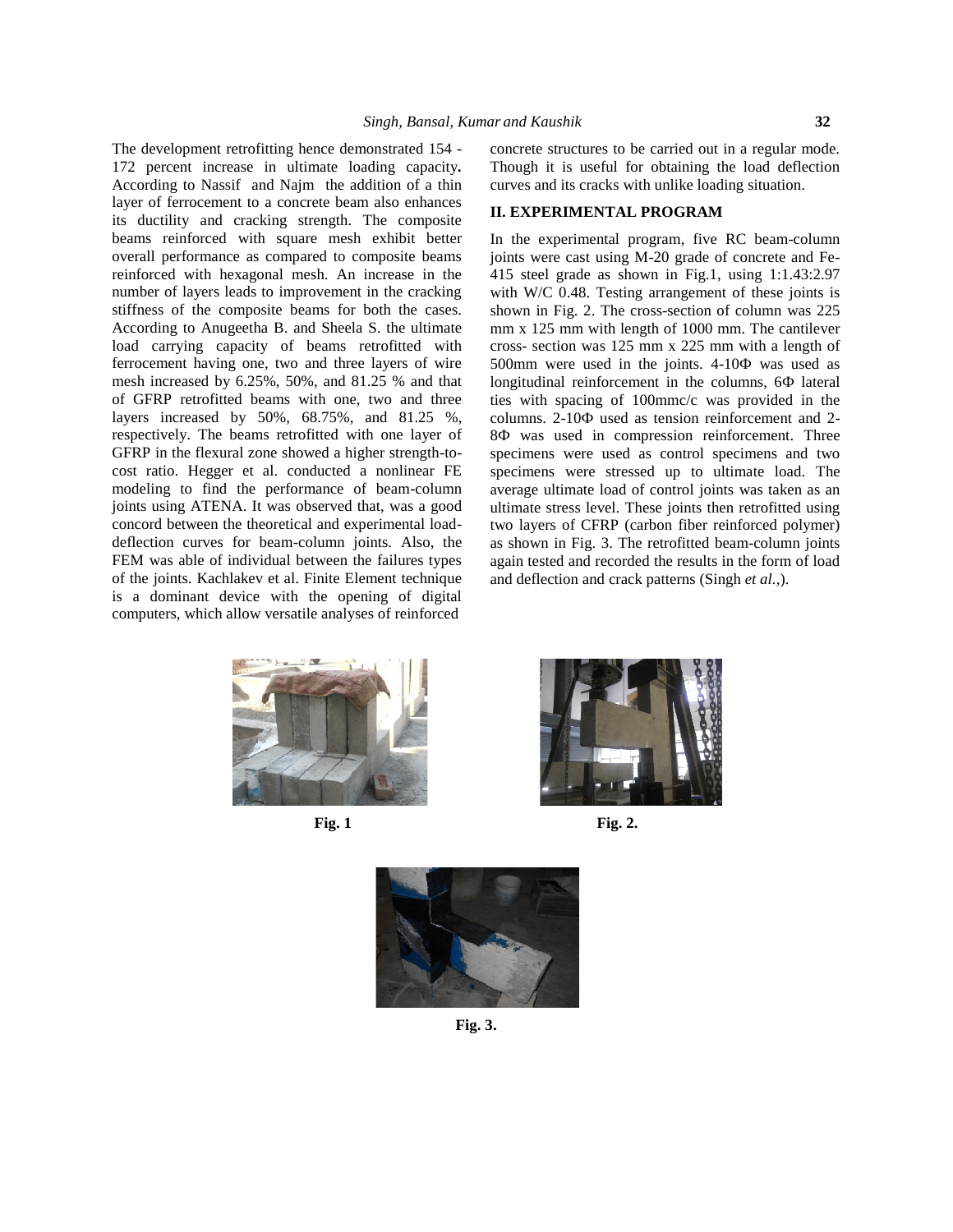**Material Properties:** The I.S.456:2000 stress-strain relationship was used for the purpose. The basic material properties used are as follows: Modulus of elasticity of steel,  $Es = 2.1x10<sup>5</sup>MPa$ Modulus of elasticity of concrete,  $E_C = 26429.81$  MPa

Ultimate strain in bending,  $\mathbf{\Sigma}_{cu} = 0.0035$ Characteristic strength of concrete,  $f_{ck} = 20 \text{ MPa}$ Yield stress for steel,  $f_y = 415 \text{ MPa}$ 

### **Geometry of Beam-Column Joint**

Height of the column  $= 1000$ mm Length of the cantilever  $= 500$ mm Cross section of the column = 225 x 125mm Cross section of the cantilever beam  $= 125$  x 225mm

# The loading conditions are shown in Fig. 2.

### **III. FEM OF BEAM-COLUMN JOINT**

In this paper, reinforced concrete unretrofitted and retrofitted BC joints using FEM with the static loading has been presented. It shows the load variation deflection variation, cracks on the investigational results. ATENA software was used for the FE analysis. All aspects of materials in tension and compression are considered in report. The Stress-Strain relationship used is as per I.S.456:2000. The basic properties of various materials used for modeling are reported in Table 1.

| Sr.<br>No. | <b>Characteristics</b>                                   | Value                   |
|------------|----------------------------------------------------------|-------------------------|
| 1.         | Modulus of Elasticity of<br>steel, E.                    | 2.1X10 <sup>5</sup> MPa |
| 2.         | Modulus of Elasticity of<br>concrete, $E_C$              | 26429.81<br><b>MPa</b>  |
| 3.         | Characteristic strength of<br>concrete, $f_{ck}$         | 20 MPa                  |
| 4.         | Yield stress for steel, $f_v$                            | 415 MPa                 |
| 5.         | Ultimate strain in bending,<br>$\mathcal{E}_{\text{cu}}$ | 0.0035                  |

# **Table 1**

#### *A. Modeling of Concrete*

Solid brick element having minimum 8 and maximum 20 nodes is taken for concrete element in modeling of concrete used in ATENA (Fig. 4)**.** This element having three degree of freedom (X,Y,Z) directions at each node. It is also capable of plastic deformation and cracking in same directions (Cervenka Vladimir, ATENA theory manual).

**Modeling of Reinforcement:** In Finite Element modeling, discrete or smeared type of reinforcement used. In the present work discrete modeling of reinforcement has been used. Bar elements are used In ATENA for the modeling of steel. It is having the same degrees of freedom as concrete. The behavior of the element shown in Fig. 5. The initial part is elastic modulus of steel  $E<sub>s</sub>$  and later one is the plasticity of the steel modulus  $E_{\text{sh}}$ . In case of perfect plasticity  $E_{\text{sh}} = 0$ . Limit strain *<sup>L</sup>* represents limited ductility of steel (Cervenka Vladimir, ATENA theory manual).

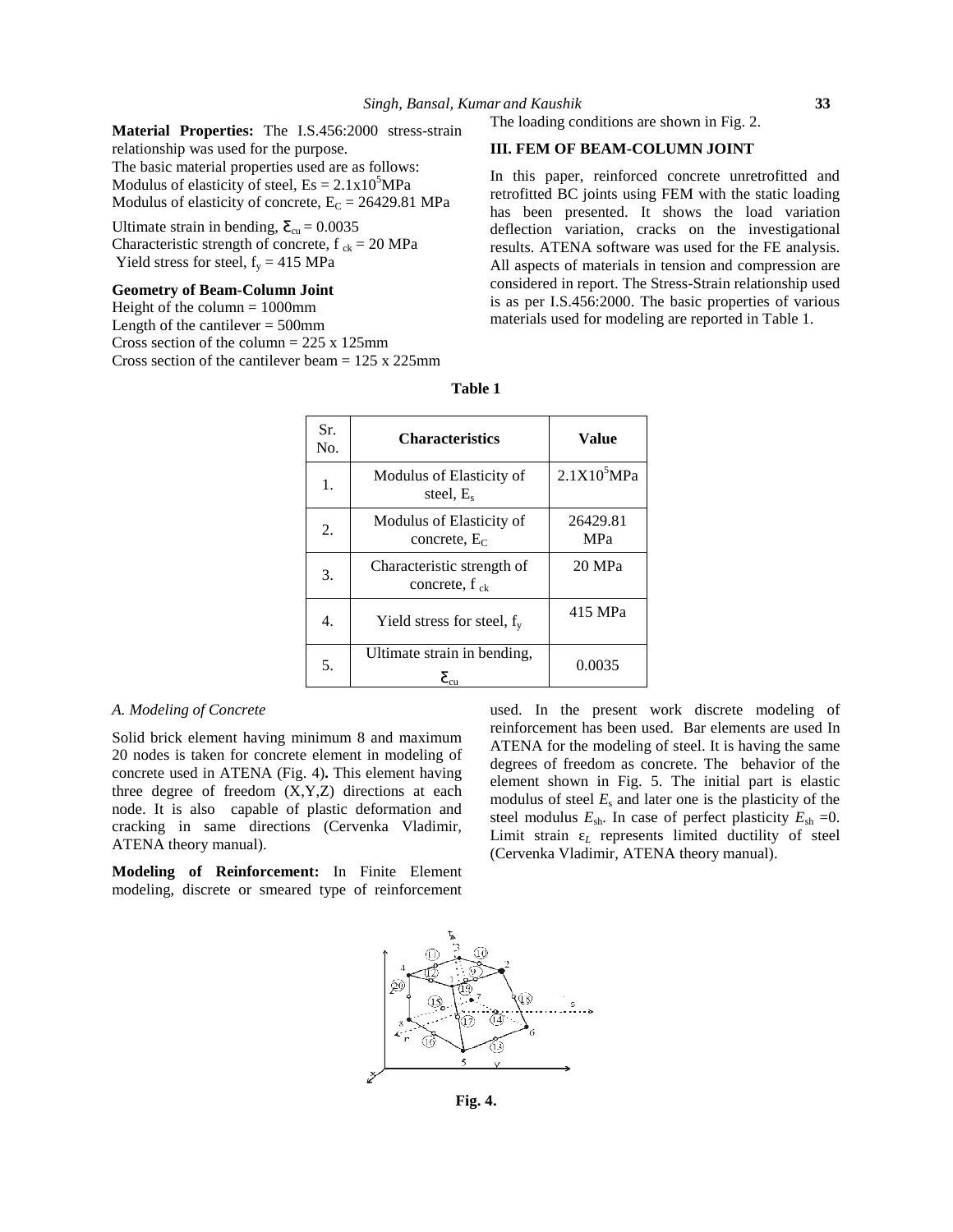



**Modeling of CFRP:** The CFRP is modeled as a shell element in ATENA. It is having 20 nodes isoparametric brick element as shown in Fig. 6. It is having five degree of freedom in every node with three displacements and two rotations. The three degrees of freedom are same as concrete and steel with x, y displacement of a bottom node degrees of freedom. The two nodes are placed on the ordinary to mid-surface passing through the original mid-surface element node (Cervenka Vladimir, ATENA theory manual).





#### **IV. MATERIAL PROPERTIES IN FEM**

*A. Material Properties of RC Beam-Column Joint* **Concrete:** Concrete element was modeled with 3D nonlinear cementitious2 The physical properties of Concrete element are shown in Table 2. Which are calculated as per IS code 456:2000 for ATENA.

**Steel Bars:** Fe-415 of 10mm, 8mm, diameter are used as main steel while 6mm diameter bars are used in stirrups. The properties of these bars are shown in Table 3.

#### **Table 2**

| <b>Properties</b>                    | <b>Values</b>   |
|--------------------------------------|-----------------|
| Elastic Modulus (Fresh Concrete)     | 26429.81 MPa    |
| Possion Ratio                        | 0.2             |
| Tensile Strength                     | 3.130 MPa       |
| Compressive Strength                 | 20MPa           |
| Specific Material Weight             | $0.024$ MN/mE+3 |
| Coefficient of Thermal Expension     | 1E-05           |
| <b>Fixed Crack Model Coefficient</b> |                 |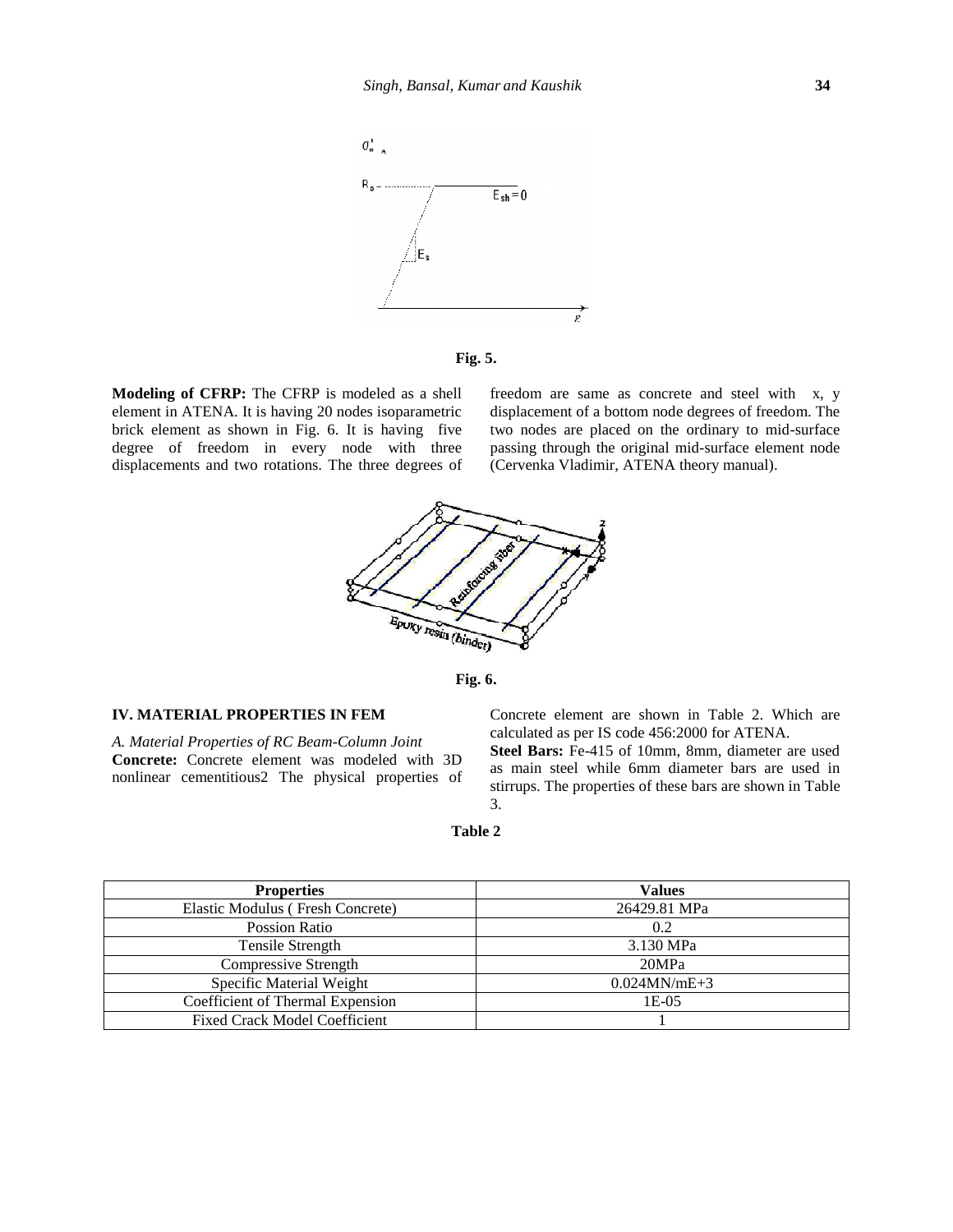| <b>Properties</b>                | <b>Values</b>     |
|----------------------------------|-------------------|
| Elastic Modulus                  | $2.1x10^5MPa$     |
| Yield Strength                   | 415MPa            |
| Specific Material Weight         | $0.0785$ MN/m E+3 |
| Coefficient of Thermal Expansion | $1.2E - 0.51/K$   |

**Steel Plate for Loading:** In ATENA**,** the function of the steel plate is for loading. Here, the property of steel plate is similar to the steel bars.

The Fe-415 was used for steel plate in ATENA, Fig. 7 – Fig. 9 shows the modeling beam-column joint in ATENA.



**Fig. 7.**





*B. Material Properties of Retrofitted Beam-Column Joint*

The concrete element was the same as previous modeling of the concrete. Damage level 0.5 was assumed at final crack and elastic modulus was assumed to be 0.5 of first value after the repair. The

values of concrete are incorporated corresponding to 0.5E in the jacketed model. The yield value is taken 210Mpa instead of 415 MPa, as the steel already has yielded to its yield point (Kumari and Kwatra). The material properties of epoxy are shown in Table 4.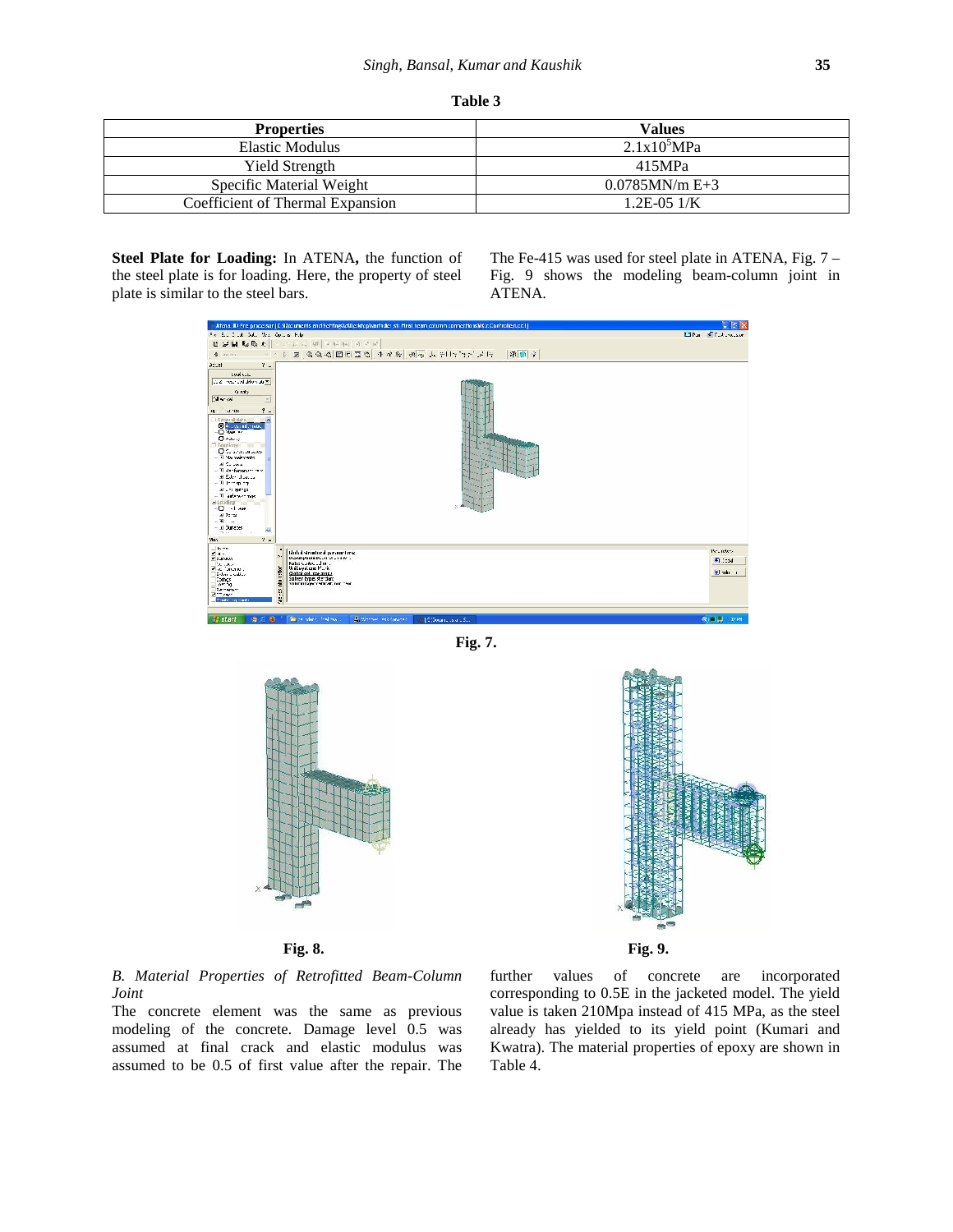| <b>Properties</b>                | <b>Values</b>   |  |  |  |  |  |
|----------------------------------|-----------------|--|--|--|--|--|
| <b>Elastic Modulus</b>           | 3465 MPa        |  |  |  |  |  |
| Possion Ratio                    | 0.2             |  |  |  |  |  |
| <b>Yield Strength</b>            | 53 MPa          |  |  |  |  |  |
| Specific Material Weight         | 2.300E-02       |  |  |  |  |  |
| Coefficient of Thermal Expansion | $1.200E-05$ 1/K |  |  |  |  |  |

### *C. Carbon Fiber Reinforced Polymer*

.

3D isotropic element was used for the retrofitting of the CFRP sheets. The method for modeling of wire mesh





wrapping in CFRP retrofitting and retrofitted sample

are shown in Fig. 10 and Fig. 11.

#### **V. RESULTS AND DISCUSSION**

Finite element analysis of BC joints was completed in two parts, in the first part finite element analysis of joints was done to obtain the ultimate load, deflection at ultimate load, cracks and LD curves for of control joint (without retrofit), in the second part of finite element analysis joints was analyzed to obtain the same for CFRP jacketed with two layers of fiber at ultimate loading. The FEM results are compared with experimental results.

# *A. Finite Element Analysis of Beam-Column Joints*

FE analysis of joints under incremental loading was done with the software ATENA. The load was applied till failure of the joint. The results were recorded in post processing part of ATENA. The LD data at every step was recorded and the cracks and behavior of the control joint shown in Fig. 12. The FEM results are compared with experimental results in the form of LD curves. Analysis and testing was done upto ultimate load and was observed 24.85kN shows 9.56% variation from experimental value, 18.91 mm deflection was

## **Fig. 10. Fig. 11.**

observed at free end of the beam. But, it was observed 22.68kN with deflection of 23.24mm in the experimental values , also 22.76 kN yield load observed, in comparison to 20kN in the experimental value (Singh *et.al.*,). The cracks of finite element modeled joint shown in Fig. 12 and Fig. 13. The various cracks at end of all steps are shown in Fig. 12- Fig. 13 at ultimate load of 24.85kN**.** In the case of CFRP jacketed beam- column joints, it was seen from the FEM and graphs that CFRP jacketed finite element model of joint, shows the increase in the ultimate load carrying capacity. The load carrying ability increased from 24.83kN [experimental value, Singh V et.al] to 26.94kN shows 8.5 % variation from experimental value, for CFRP two layer retrofitted joints of finite element model. The deflection of finite element model for CFRP two layer retrofitted models reduced to 19.25 as compared to 22.00mm [Singh V et.al] for two layers CFRP retrofitted joint, also 22.95 kN yield load observed, in comparison to 23kN in the experimental value (Singh *et.al.,*).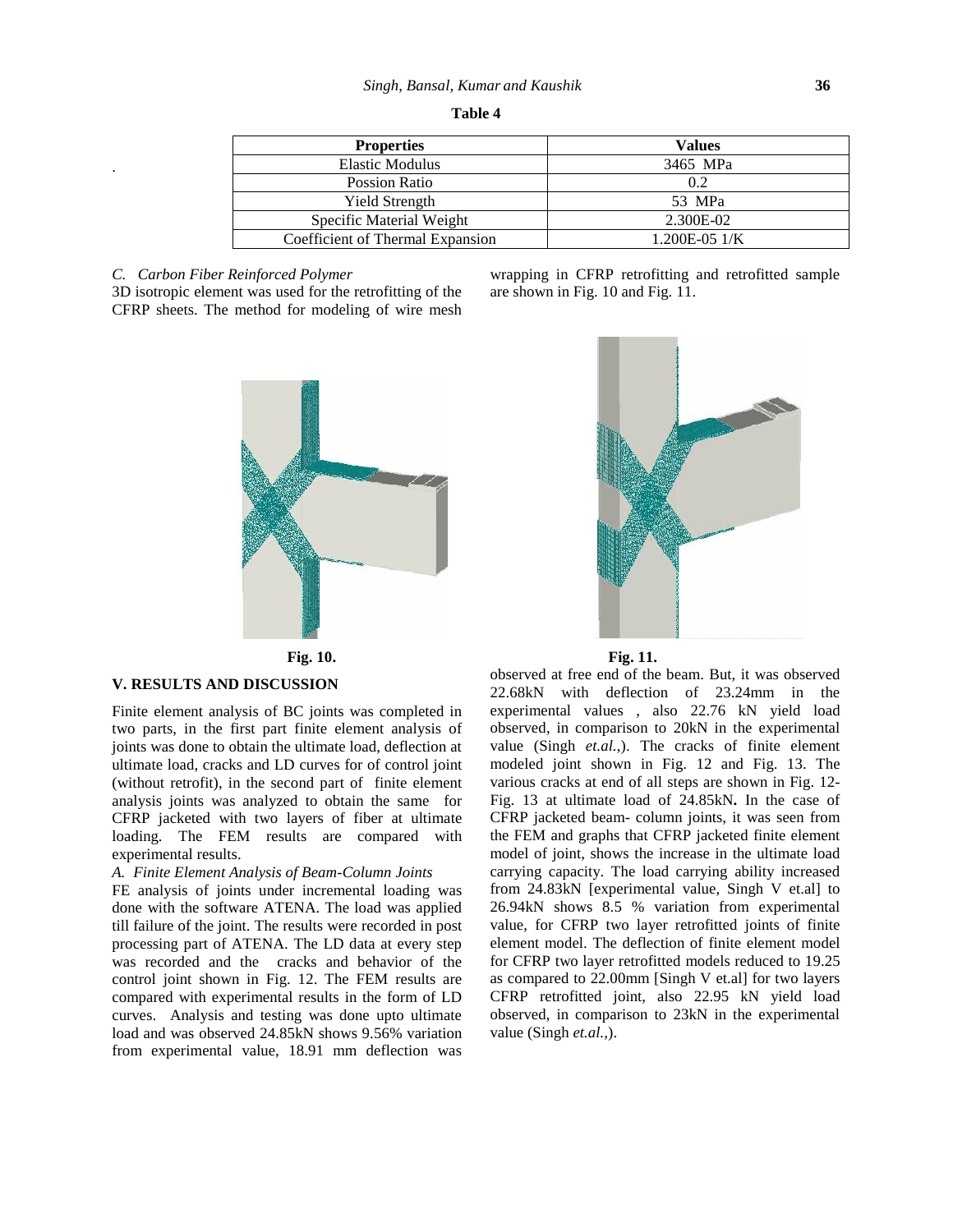In finite element model of two layers CFRP jacketed joints there was no cracks in the jacketed portion of the joints. CFRP jacketed joints showed less deflection at higher loads as comparison to experimental values. The finite element model of CFRP jacketed joints disastrous due to cracks in the un- jacketed portion only. Figure- 14 and Figure -15 shows the cracks and stresses in CFRP retrofitted finite element model beam column joint. A comparison of experimental and FEM values shown in Fig.16 Fig.17.

# **VI. CONCLUSIONS**

The following major conclusions are drawn;

1. The experimental study shows that the CFRP retrofitted joints showed an increase in ultimate load carrying capacity of 9.47% as compared to control joint specimens, shows the usefulness of CFRP for retrofitting but in the FEM analysis, finite element models of CFRP retrofitted joint showed this increase

18.78%, as compared to control sample at ultimate loading.

2. The experimental study shows that the CFRP retrofitted joints showed an increase in yield load 15 %, as compared to control joint. but in the FEM analysis, finite element models of CFRP retrofitted joint showed this increase 14.75%, as compared to control sample at ultimate loading which is approximately same as in the experimental results.

3. The experimental study shows that the CFRP retrofitted joints showed an increase in stiffness of CFRP jacketed joints with 15.46%, as compared to control joint. but in the FEM analysis, finite element models of CFRP retrofitted joint showed this increase 43.29%, as compared to control sample at ultimate loading.

4. In the comparison of the results obtained from FEM with ATENA and that from the experimental analysis shows that the FEM with ATENA results are approximately similar to the experimental results for the carbon fiber reinforced polymers.

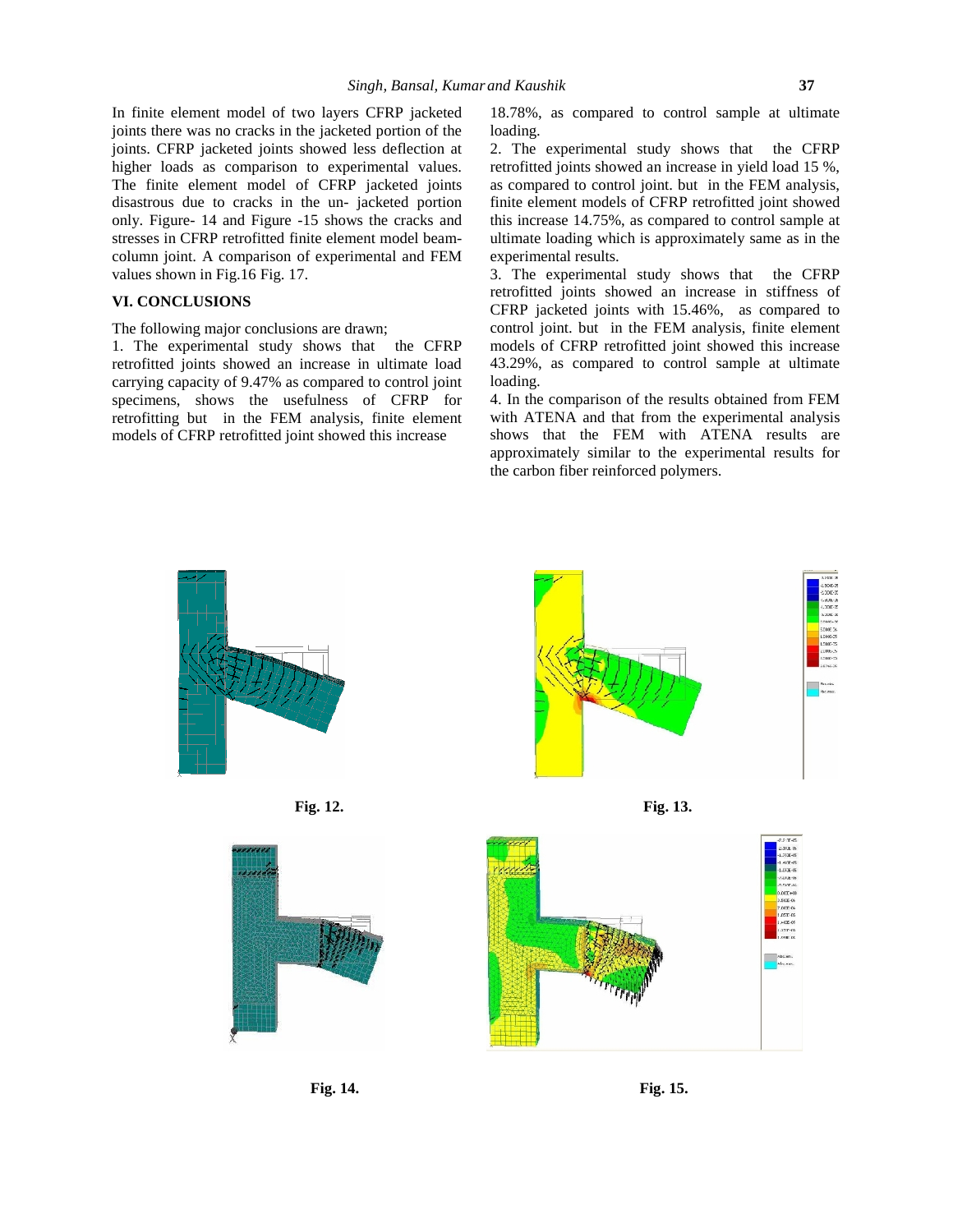

**Fig. 16.** Comparison Un-Retrofitted Experimental vs FEM (Load vs Deflection Curves).



**Fig. 17.** Comparison CFRP Retrofitted Experimental vs FEM (Load vs Deflection Curves).